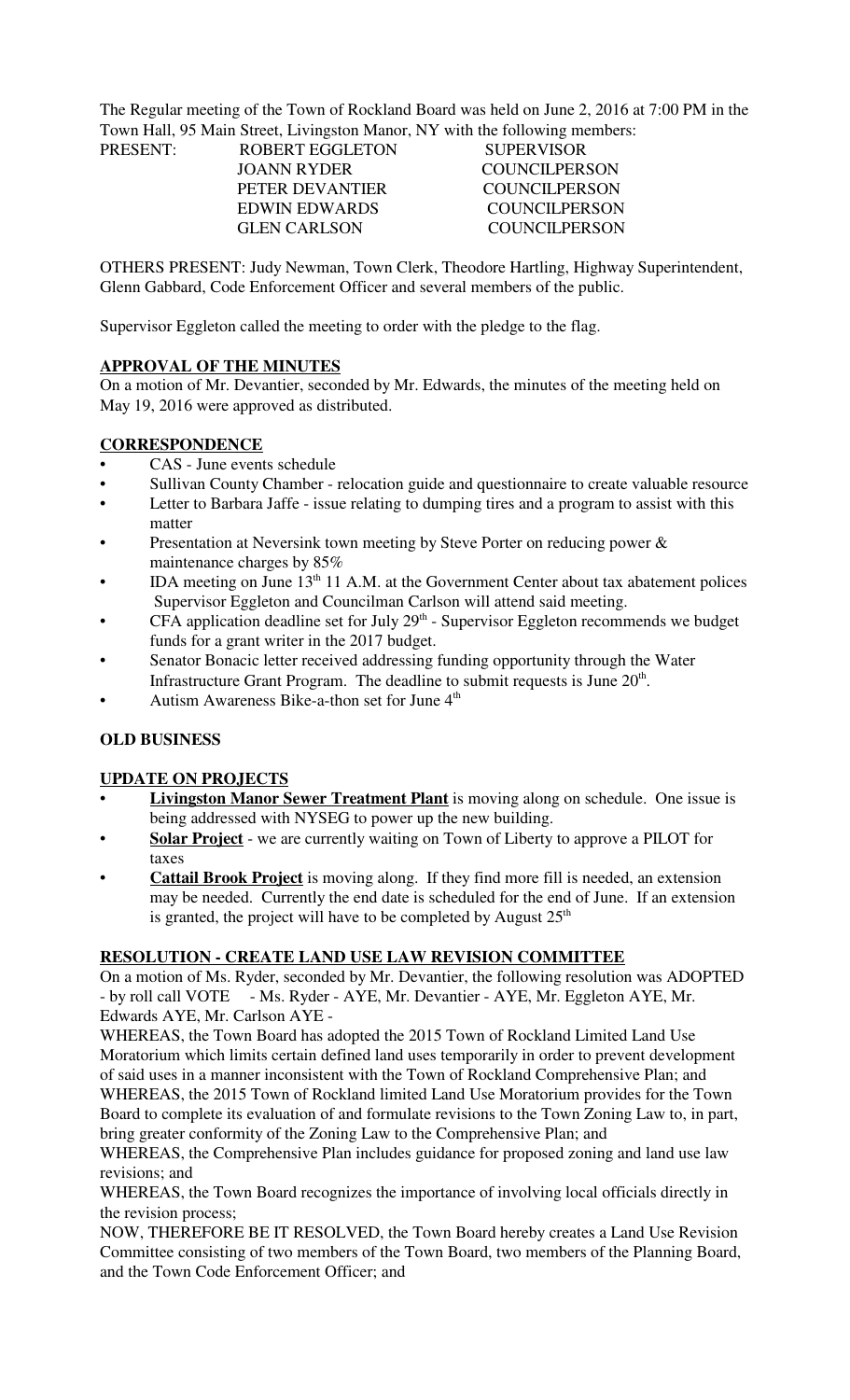## *REGULAR MEETING, TOWN OF ROCKLAND, JUNE 2, 2016*

BE IT FURTHER RESOLVED, the Land Use Revision Committee shall convene on a regular basis; draft proposed amendments to the land use regulation, with professional assistance as deemed appropriate by the Town Board; and present such amendments to the Town Board within a reasonable amount of time.

#### **NEW BUSINESS**

## **RESOLUTION - HIRE GENIUS LOCI PLANNING**

On a motion of Mr. Carlson, seconded by Mr. Edwards, the following resolution was ADOPTED to approve the Planning Services Agreement between The Genius Loci Planning, and the Town of Rockland; WHEREAS, the Town desires to engage GLP to perform certain professional and technical services; WHEREAS, Peter Manning, Principal, GLP is qualified, and has agreed to perform such services; NOW, THEREFORE BE IT RESOLVED - to authorize Supervisor Eggleton to sign said agreement.

#### **Orchard Street Cemetery**

Susan Fontana, a Livingston Manor resident came before the Board with concerns on vandalism of head stones, trash, and knot weed. Supervisor Eggleton recommends she contact Aileen Gunther, Assembly Woman on grants to fix head stones that have been vandalized. If the Highway Department has down time, they will take down a couple of dead trees in the cemetery.

**Town Clerk's monthly report** was presented.

**Water/Sewer weekend schedule** was presented.

### **DEPARTMENT HEADS**

**Highway -** Ted Hartling discussed looking into a new excavator to ditch roads. The cost for the Cat 308 track excavator is \$125,000. This will replace the 1994 backhoe.

#### **RESOLUTION - PURCHASE HIGHWAY DEPT EXCAVATOR**

On a motion of Mr. Carlson, seconded by Mr. Edwards, to authorize the Highway Superintendent to purchase the 308 Cat Excavator for \$125,000 using fund balance for said purchase.

Ted advised that he will be attending highway school next week.

**Code Enforcement -** Glenn Gabbard reported that Hemlock Ridge is in the process of demolishing the  $3<sup>rd</sup>$  building and moving along with the new buildings. He also discussed a proposed project of installing an elevator and design phase to turn upstair of Catskill Art Society building into a theater. The other item discussed was mowing unsightly properties.

#### **RESOLUTION - APPROVE CHARGE BACK FOR MOWING UNSIGHTLY PROPERTIES**

On a motion of Mr. Carlson, seconded by Ms. Ryder, the following resolution was ADOPTED - VOTE - AYES 5, NAYS 0 - RESOLVED - to authorize Code Enforcement Officer to proceed to hire contractors to mow unsightly properties and to charge back mowing fees on taxes.

#### **APPROVAL OF BILLS**

On a motion of Mr. Carlson seconded by Mr. Devantier, the following resolution was ADOPTED - VOTE - AYES 5, NAYS 0 - RESOLVED - to approve the bills on the abstract #11 in the following:

| $\frac{1}{2}$ and $\frac{1}{2}$ and $\frac{1}{2}$ and $\frac{1}{2}$ and $\frac{1}{2}$ and $\frac{1}{2}$ and $\frac{1}{2}$ and $\frac{1}{2}$ and $\frac{1}{2}$ and $\frac{1}{2}$ and $\frac{1}{2}$ and $\frac{1}{2}$ and $\frac{1}{2}$ and $\frac{1}{2}$ and $\frac{1}{2}$ and $\frac{1}{2}$ a |         |                |  |
|-----------------------------------------------------------------------------------------------------------------------------------------------------------------------------------------------------------------------------------------------------------------------------------------------|---------|----------------|--|
| General Fund                                                                                                                                                                                                                                                                                  | 188-206 | 4,423.22<br>\$ |  |
| Roscoe Rockland Light                                                                                                                                                                                                                                                                         | 18-19   | 272.75         |  |
| Roscoe Sewer                                                                                                                                                                                                                                                                                  | 77-86   | 4,276.68       |  |
| <b>Roscoe Rockland Water</b>                                                                                                                                                                                                                                                                  | 77-86   | 2,619.00       |  |
| Liv Manor Water                                                                                                                                                                                                                                                                               | 80-89   | 5,862.55       |  |
| Liv Manor Sewer                                                                                                                                                                                                                                                                               | 78-87   | 4,688.10       |  |
| Highway                                                                                                                                                                                                                                                                                       | 179-192 | 15,803.16      |  |
|                                                                                                                                                                                                                                                                                               |         |                |  |